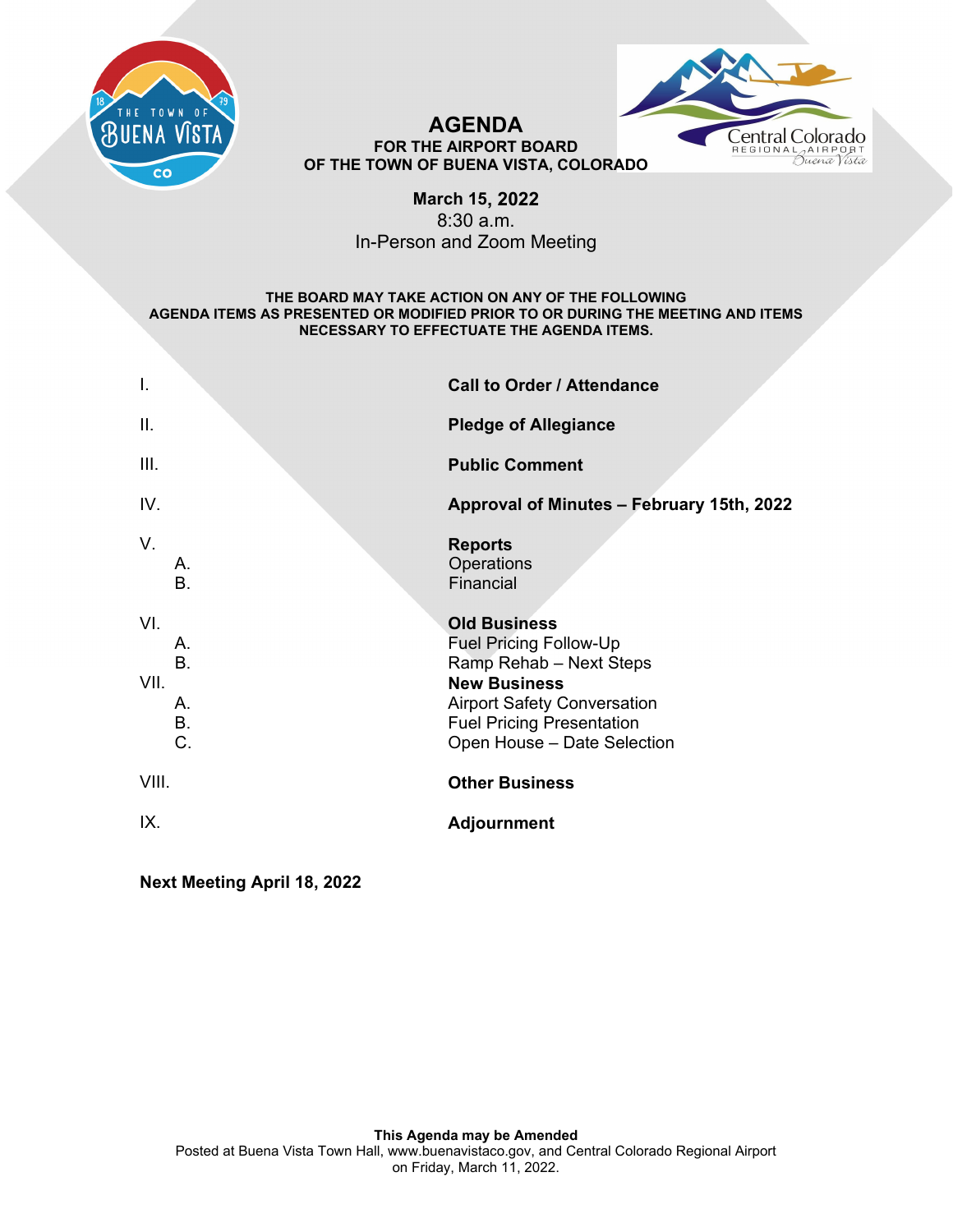

# **Minutes of the Regular Meeting of the Airport Board February 15, 2022 Airport operations room and via Zoom Meeting**

# **I. Call to Order / Attendance**

A regular meeting of the Airport Board was called to order at 8:30 AM, Tuesday, February 15, 2021, by Chair Dan Courtright. In person: Board Members present were, Dennis Heap Bob Dimmitt, Andy Krawciw and Airport Operations Specialist, Chandra Swanson. Dan Courtright, Wayne Lee, Jerry Steinauer Airport Manager Jack Wyles joined via Zoom.

Board members not present: Taylor Albrecht and Mark Muller

# **II. Pledge**

A flag was not available for the pledge. Dan asked for a moment of silence in as an honor to America.

# **III. Public Comment**

There was no public comment

# **IV. Approval of Minutes**

Dan noted that the January meeting minutes were included in the Board packet. Dennis moved and Wayne seconded a motion to approve the January 18, 2022, minutes which was unanimously approved.

# **V. Reports**

Jack gave an update on January operations: LEONARDO-UK AW101 Helo Testing inquiry: 5th August – 30th September. Agreement & Scope of Work has been sent. The date of the site visit has not been determined. The 2022 Apron Rehab (3-09-0082-020- 2022): Reso 07. The Service Agreement has been signed by the Town & Dibble. A Letter Of Negotiation & the Grant was approved by FAA, with a site visit and project work sessions with Dibble to follow. Jet A was up 19%. Not included in the report to the Town was a recent inquiry was a helicopter high-altitude testing for September/October and Agusta was looking at a July/August with two 139 helicopters.

Dan stated a goal was for the board to have a better understanding of the Airports financials.

# **VI. Old Business**

A. Hangar Development – Shovel Ready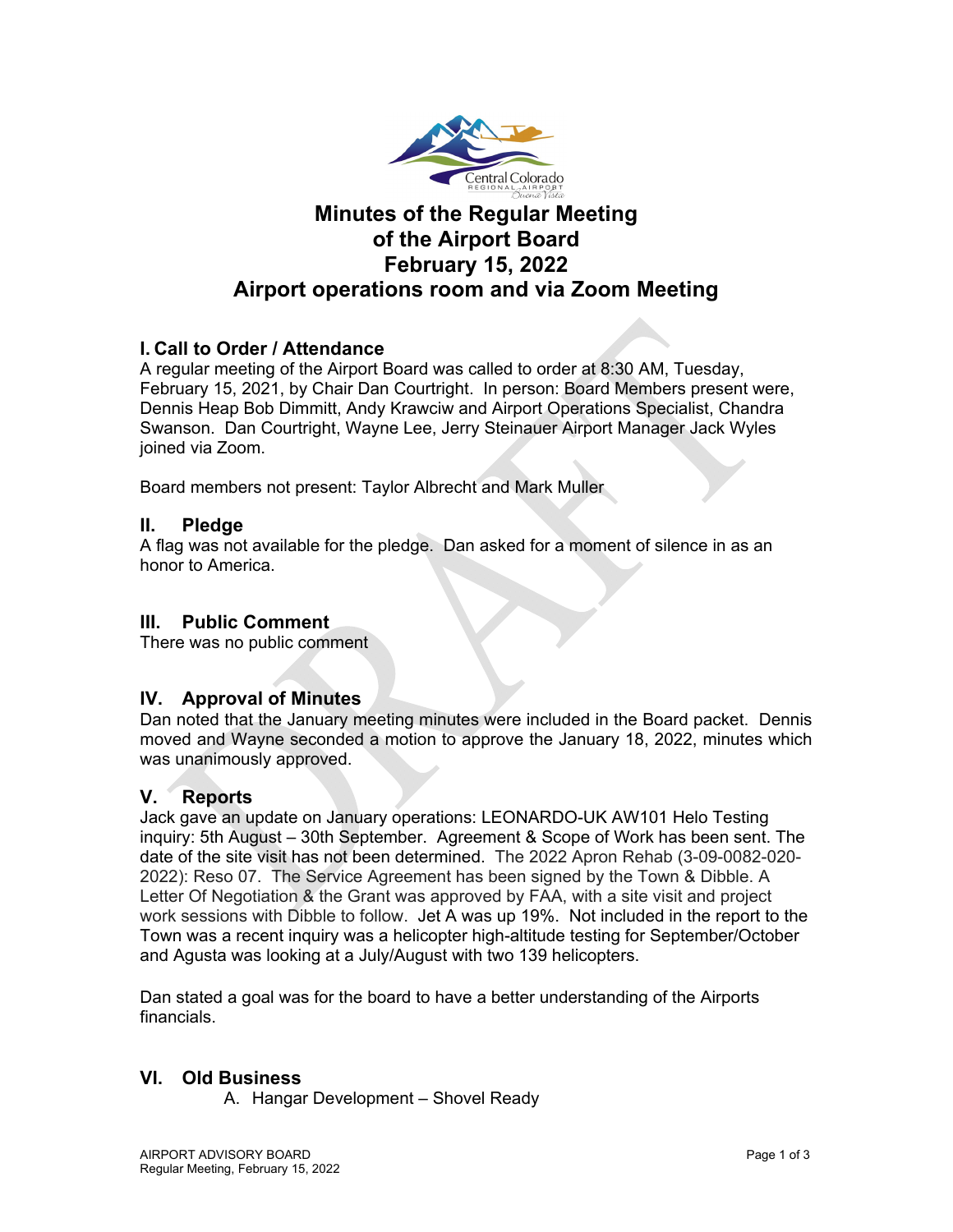Dan asked Dennis what his thoughts on "Shovel Ready". The Airport has developed to a point along with the community that serious hangar development is in order. When someone comes to us with a desire to build a hangar, we must be as close to "shovel ready" as we can be. Ideally, we would be able to identify hangar sites as a location identified by four surveyed points and we would be able to identify what the developer needs to do and what the Airport would do, considering timelines, vehicle and aircraft ingress/egress, pavement requirement i.e. dimensions and strength as well as utility easements and availability.

Dan asked that Jack give the board the hangar locations that now exist on a drawing.

### VI. **New Business**

A. Advisory Board Priorities Dan presented a 5-point suggested priorities to guide board decision in support of the Airport's stated mission and vision:

- Safety Support initiatives that ensure a safe and secure operating environment; advocate for hazard identification and mitigation in conjunction with airport management's inspection processes
- Revenue Set a measurable goal for increased revenue to move towards becoming an overall revenue generator for the town; implement data gathering to identify revenue opportunities and execute
- Development Be ambassadors for the Airport's Hangar Development initiative; capitalize on the airport's recent land acquisitions
- Capital Improvement Projects Ensure responsible execution of programmed projects
- Other Encouragement of business development near the airport; Publish Airport history both on-line and in book or pamphlet form

Dennis made a comment that increasing funding and being an ambassador for the airport is playing out with an increase of organizations renting the conference room. By way of example Dennis attended the Chaffee County Republican meeting last night and 2022 candidates for US Senator, US Congress, Colorado State Governor and Chaffee County Commissioner candidates spoke. While meetings are not significant revenue generator, they generate some revenue and more importantly expose people to the Airport in a positive manner.

Dennis made a motion adopt the priorities as a guide for the board. Andy second the motion, which passed unanimously.

### B. Year End Report

Jack and Chandra presented a PowerPoint year-end report, which showed Airport operations in a very positive light and is excellent material in selling the positive aspects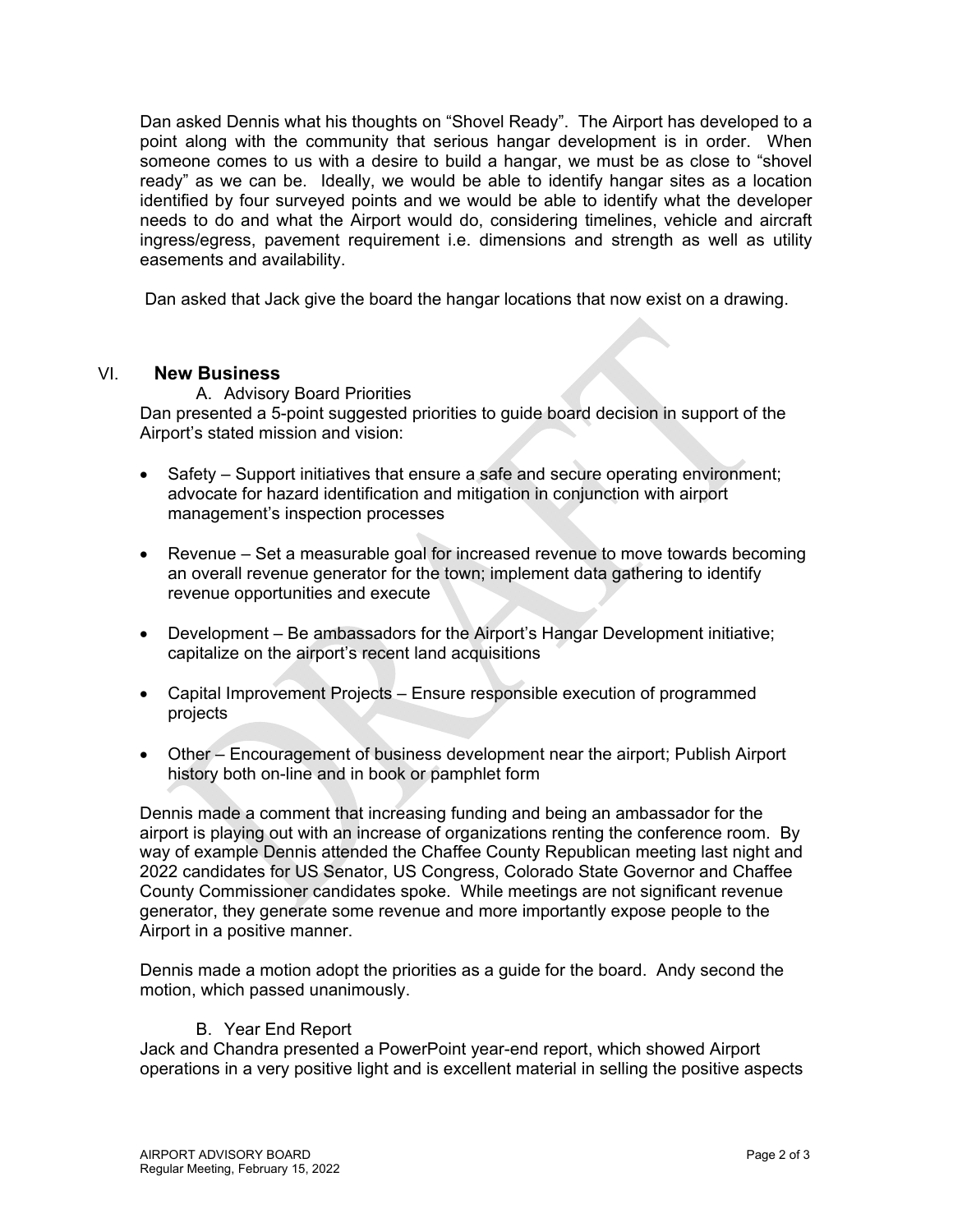



# F: 719.395.3497 WEB: WWW.BUENAVISTACO.GOV

DATE: March 08, 2022

```
TO: Mayor and Board of Trustees, Town of Buena Vista, CO & Airport Advisory Board
```
FROM: Jack, Airport Manager

RE: Airport Manager's Report

- **Staffing:** NTR
- **Operations:** Ops, inquiries, and foot traffic starting to increase as is more typical of April/May.

**- LEONARDO-UK AW101 - Testing:** 1 August – 4 September. Agreement & Scope of Work has been sent. **- AgustaWestland Philadelphia 2 x AW139 - Tentative Testing Dates:** 30 July – 13 August. Agreement & Scope of Work has been sent.

- **Airport Business:** 2022 Apron Rehab Project Update: Environmentals completed, preparation for 2022-23 Apron Rehab Project (FAA Funded).
	- R/W & Taxiway borehole testing, Monday, 7 March 2022 for strength assessment.
	- Received the 1<sup>st</sup> delivery of Jet-A for 2022. Raised fuel prices; Jet-A: \$6.25 / 100LL: \$5.75
- **Equipment / Vehicles:** Green. Now have the Old BVFD Brush Truck. To be used as an ARFF Truck.

|                                    | 2022       |            | 2021                    |            | <b>CHANGE</b>    |                  |
|------------------------------------|------------|------------|-------------------------|------------|------------------|------------------|
| <b>February Airport Ops</b>        | <b>MTD</b> | <b>YTD</b> | <b>MTD</b>              | <b>YTD</b> | MTD <sub>%</sub> | YTD <sub>%</sub> |
| <b>Total Based Aircraft</b>        | 34         | 73         | 10                      | 21         | $+240%$          | $+248%$          |
| <b>Total Transient Aircraft</b>    | 66         | 154        | 48                      | 134        | $+42%$           | $+15%$           |
| <b>Total Piston Aircraft</b>       | 79         | 189        | 40                      | 118        | +98%             | $+60%$           |
| <b>Total Jet/Turbine Aircraft</b>  | 21         | 38         | 17                      | 52         | $+24%$           | $-27%$           |
| <b>Total Aircraft</b>              | 100        | 227        | 57                      | 153        | +75%             | +48%             |
| <b>Total Operations</b>            | 252        | 613        | 147                     | 411        | $+71%$           | +49%             |
| <b>Total Persons Using Airport</b> | 569        | 1125       | 387                     | 1013       | +47%             | $+11%$           |
| <b>Total Military Ops</b>          | 8          | 17         | 8                       | 17         | 0%               | 0%               |
| <b>Total Helicopter Ops</b>        | 3          | 6          | $\overline{\mathbf{3}}$ | 11         | 0%               | -45%             |
| Total Ops over 12,500 lbs          | 6          | 9          | 5                       | 13         | $-20%$           | $-31%$           |
| Day W/O Ops                        | 6          | 10         | 7                       | 10         | $-14%$           | 0%               |

# **Airport Month – Year To Date Ops / Fuel Report**

|                            | 2022       |            | 2021       |            | <b>CHANGE</b>    |                  |
|----------------------------|------------|------------|------------|------------|------------------|------------------|
| <b>February Fuel Sales</b> | <b>MTD</b> | <b>YTD</b> | <b>MTD</b> | <b>YTD</b> | MTD <sub>%</sub> | YTD <sub>%</sub> |
| JET A (GALLONS)            | 2,221      | 3.484      | 1,734      | 4.211      | +28%             | -17%             |
| <b>100LL (GALLONS)</b>     | 659        | 1,825      | 476        | 1,796      | +38%             | $+2%$            |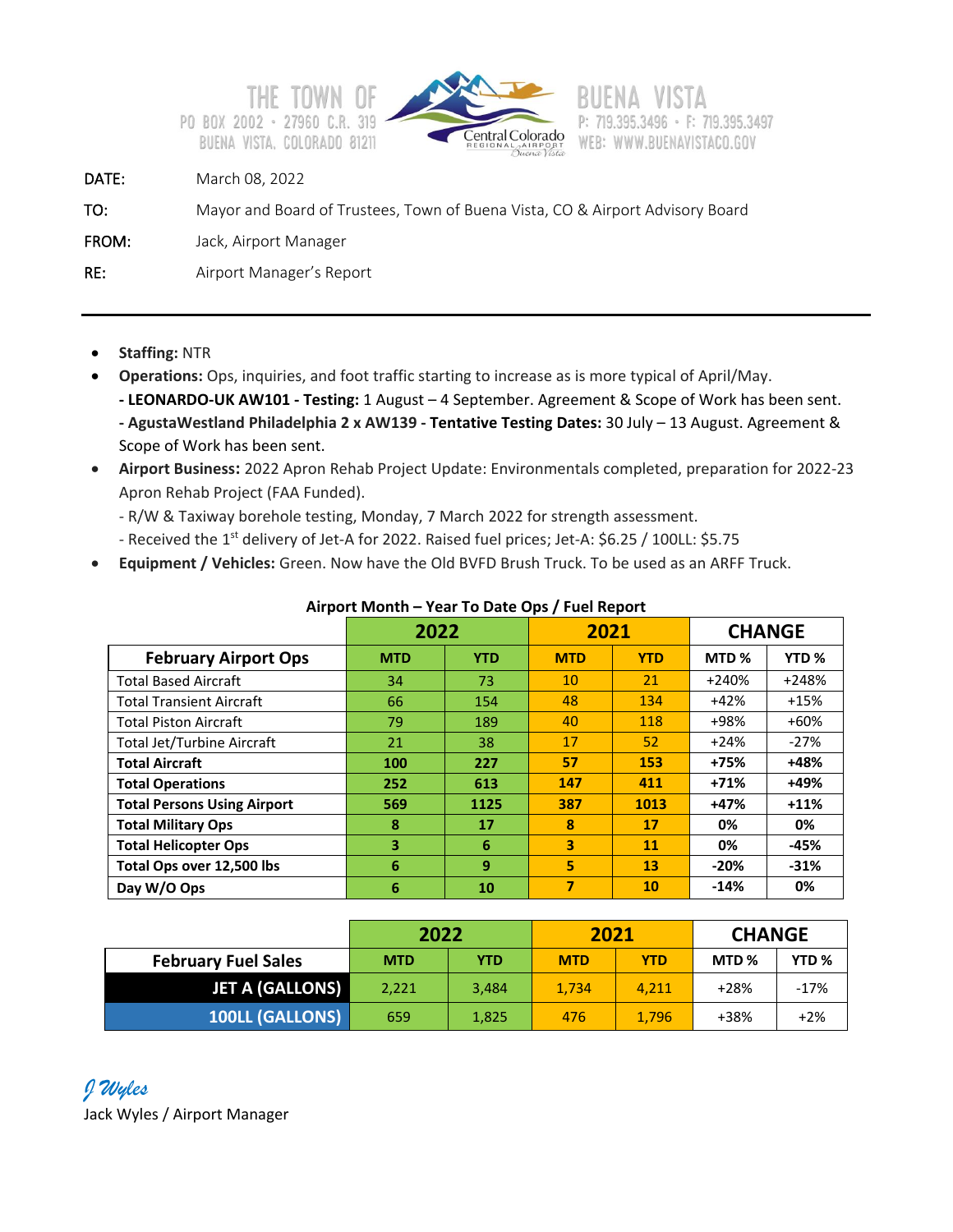

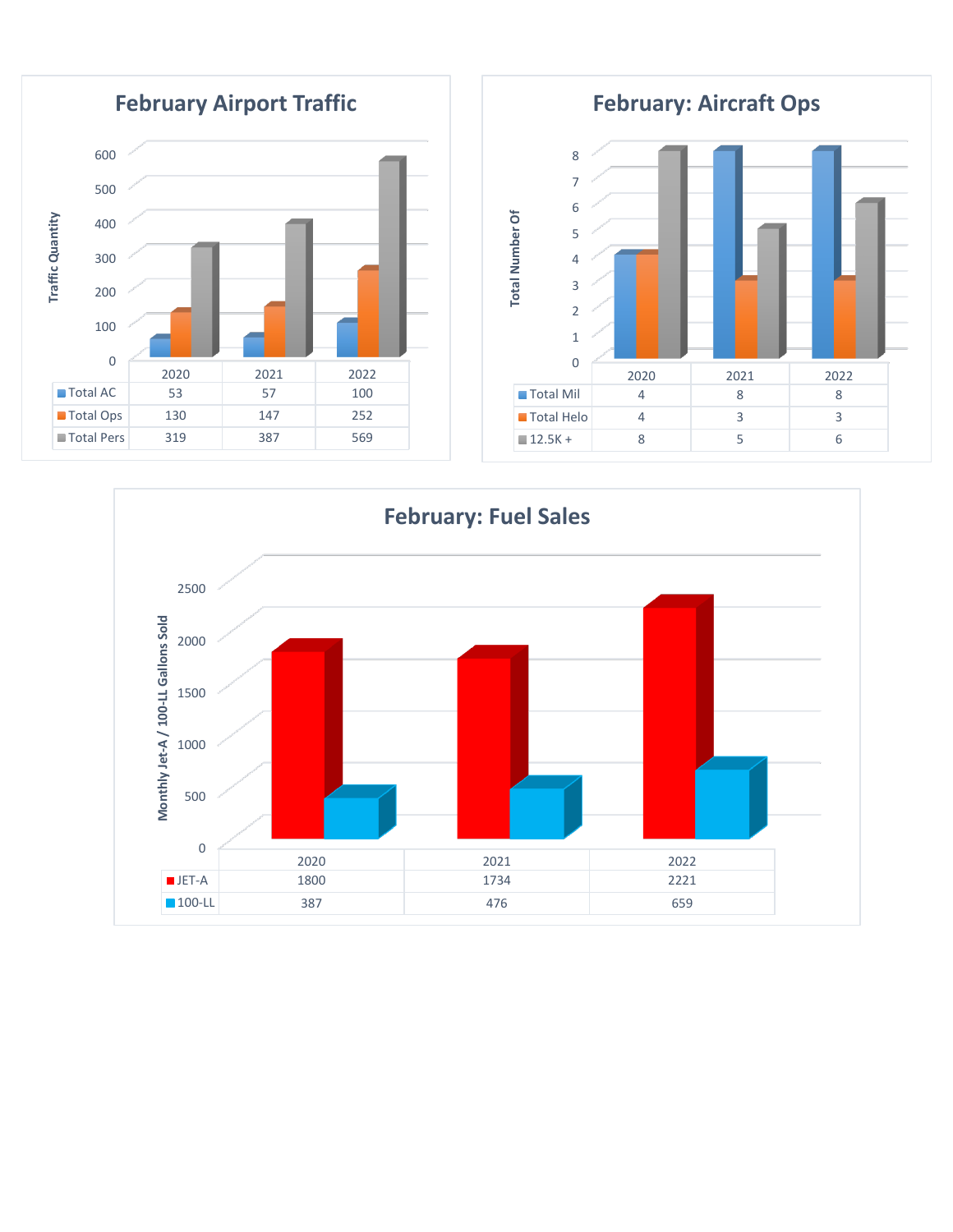of the Airport to the community. The full report is on the Airports website: PowerPoint Presentation (buenavistaairport.com)

### C. Fuel Pricing Presentation

Chandra showed the methodology to track and arrive at conclusions comparing 2020 fuel to 2021 fuel:

2020 100LL profit \$1.02, Jet A \$3.00 2021 100LL profit \$0.91, Jet A \$2.80

The Airport is pumping more fuel but getting less profit per gallon. The board consensus was the Airport needs to raise its prices, maybe in steps to get back to the 2020 levels of profit. The earlier year-end report confirmed this need in that constant customer feedback was an appreciation of the Airports service.

### D. 2022 Airshow/Open House

The board was unanimous in not hosting an airshow because of the FAA and financial requirements. It was agreed that a Fly-In/ Open House as we did last year would be easier to manage and a significant event for the community. The balance that must be achieved is a definitive date for the Fly-In/ Open House while keeping the calendar open to accommodate High-Altitude Testing. At the March meeting Jack and Chandra will provide tentative dates that would work for the Airport.

### **VIII. Other Business**

None

### **IX. Adjournment**

Jerry motioned and Andy seconded a motion to adjourn, which was unanimous at 9:26 am.

The next Board meeting is Tuesday, March 18, 2022.

RESPECTFULLY SUBMITTED:

CHAIR DAN COURTRIGHT

ACTING SECRETARY DENNIS HEAP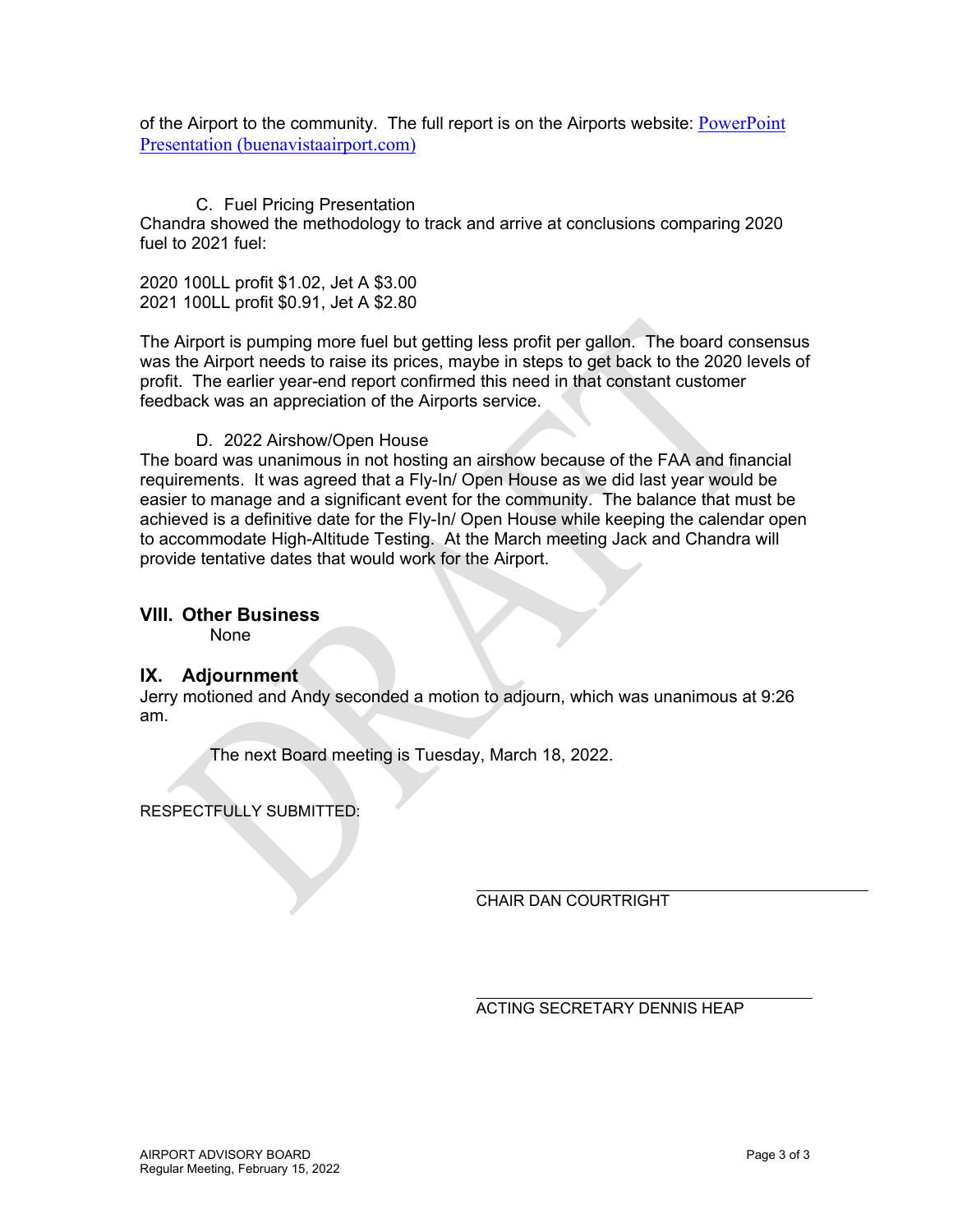

# Town of Buena Vista **Account Summary**

For Fiscal: 2022 Period Ending: 02/28/2022

|                                    |                                           | Original<br><b>Total Budget</b> | Current<br><b>Total Budget</b> | Period<br><b>Activity</b> | <b>Fiscal</b><br><b>Activity</b> | Variance<br>Favorable<br>(Unfavorable) | Percent<br>Remaining |
|------------------------------------|-------------------------------------------|---------------------------------|--------------------------------|---------------------------|----------------------------------|----------------------------------------|----------------------|
| Fund: 07 - Airport Enterprise Fund |                                           |                                 |                                |                           |                                  |                                        |                      |
| Revenue                            |                                           |                                 |                                |                           |                                  |                                        |                      |
| 07-810-3141                        | <b>Fuel Tax Refund</b>                    | 2,300.00                        | 2,300.00                       | 0.00                      | 0.00                             | $-2,300.00$                            | 100.00 %             |
| 07-810-3350                        | Fuel Sales Jet A                          | 278,400.00                      | 278,400.00                     | 0.00                      | 0.00                             | $-278,400.00$                          | 100.00 %             |
| 07-810-3351                        | Fuel Sales100 LL                          | 88,800.00                       | 88,800.00                      | 0.00                      | 0.00                             | $-88,800.00$                           | 100.00 %             |
| 07-810-3352                        | Oxygen & Nitrogen Sales                   | 0.00                            | 0.00                           | 0.00                      | 0.00                             | 0.00                                   | 0.00%                |
| 07-810-3353                        | POL & Flowage                             | 500.00                          | 500.00                         | 0.00                      | 0.00                             | $-500.00$                              | 100.00 %             |
| 07-810-3354                        | Passenger Supplies & Gift Shop            | 800.00                          | 800.00                         | 0.00                      | 0.00                             | $-800.00$                              | 100.00 %             |
| 07-830-3310                        | Copies-Faxes & Publications               | 0.00                            | 0.00                           | 0.00                      | 0.00                             | 0.00                                   | 0.00%                |
| 07-830-3325                        | <b>Auto Parking</b>                       | 1,200.00                        | 1,200.00                       | 0.00                      | 0.00                             | $-1,200.00$                            | 100.00 %             |
| 07-830-3326                        | Landing                                   | 1,600.00                        | 1,600.00                       | 0.00                      | 0.00                             | $-1,600.00$                            | 100.00%              |
| 07-830-3328                        | <b>Facilities Contract Fees</b>           | 0.00                            | 0.00                           | 0.00                      | 0.00                             | 0.00                                   | 0.00%                |
| 07-830-3333                        | Tie Down & Ramp                           | 2,500.00                        | 2,500.00                       | 0.00                      | 0.00                             | $-2,500.00$                            | 100.00%              |
| 07-830-3336                        | <b>Testing Services</b>                   | 0.00                            | 0.00                           | 0.00                      | 0.00                             | 0.00                                   | 0.00%                |
| 07-830-3337                        | Catering                                  | 0.00                            | 0.00                           | 0.00                      | 0.00                             | 0.00                                   | 0.00%                |
| 07-830-3338                        | Towing and GPU Fees                       | 750.00                          | 750.00                         | 0.00                      | 0.00                             | $-750.00$                              | 100.00%              |
| 07-830-3339                        | Fees ARFF Standby                         | 1,000.00                        | 1,000.00                       | 0.00                      | 0.00                             | $-1,000.00$                            | 100.00 %             |
| 07-830-3341                        | <b>Executive Hanger Rent</b>              | 21,200.00                       | 21,200.00                      | 0.00                      | 0.00                             | $-21,200.00$                           | 100.00 %             |
| 07-830-3344                        | <b>Hanger Leases</b>                      | 12,420.00                       | 12,420.00                      | 370.00                    | 1,060.00                         | $-11,360.00$                           | 91.47%               |
| 07-830-3355                        | After Hours Charge                        | 1,275.00                        | 1,275.00                       | 0.00                      | 0.00                             | $-1,275.00$                            | 100.00 %             |
| 07-830-3356                        | Advertising                               | 0.00                            | 0.00                           | 0.00                      | 0.00                             | 0.00                                   | 0.00%                |
| 07-830-3661                        | Ground Lease Town Property                | 16,055.00                       | 16,055.00                      | 0.00                      | 11,345.80                        | $-4,709.20$                            | 29.33 %              |
| 07-830-3690                        | <b>Third Party Concierge</b>              | 500.00                          | 500.00                         | 0.00                      | 0.00                             | $-500.00$                              | 100.00%              |
| 07-830-3691                        | Office & Room Rentals                     | 22,685.00                       | 22,685.00                      | 0.00                      | 2,982.50                         | $-19,702.50$                           | 86.85%               |
| 07-830-3714                        | Insurance proceeds                        | 0.00                            | 0.00                           | 0.00                      | 0.00                             | 0.00                                   | 0.00%                |
| 07-830-3721                        | <b>Forfeited Retirement Contributions</b> | 0.00                            | 0.00                           | 0.00                      | 0.00                             | 0.00                                   | 0.00%                |
| 07-830-3725                        | <b>Refunded Expenditures</b>              | 5,000.00                        | 5,000.00                       | 0.00                      | 0.00                             | $-5,000.00$                            | 100.00%              |
| 07-830-3728                        | <b>Fuel Excise Rebate</b>                 | 2,500.00                        | 2,500.00                       | 0.00                      | 0.00                             | $-2,500.00$                            | 100.00 %             |
| 07-830-3768                        | <b>Chaffee County Contribution</b>        | 25,000.00                       | 25,000.00                      | 0.00                      | 0.00                             | $-25,000.00$                           | 100.00%              |
| 07-830-3790                        | Interest                                  | 0.00                            | 0.00                           | 0.00                      | 0.00                             | 0.00                                   | 0.00%                |
| 07-830-3870                        | <b>Transfers From General Fund</b>        | 120,000.00                      | 120,000.00                     | 0.00                      | 0.00                             | $-120,000.00$                          | 100.00 %             |
| 07-850-3770                        | State & Local Grants                      | 4,500.00                        | 4,500.00                       | 0.00                      | 0.00                             | $-4,500.00$                            | 100.00 %             |
| 07-850-3775                        | <b>FAA Annual Entitlement Grant</b>       | 141,923.00                      | 141,923.00                     | 0.00                      | 0.00                             | $-141,923.00$                          | 100.00 %             |
| 07-850-3776                        | <b>CDOT Grant Match for FAA Grant</b>     | 7,885.00                        | 7,885.00                       | 0.00                      | 0.00                             | $-7,885.00$                            | 100.00%              |
| 07-850-3777                        | <b>CDOT Discretionary Grant</b>           | 0.00                            | 0.00                           | 0.00                      | 0.00                             | 0.00                                   | 0.00%                |
| 07-850-3778                        | FAA Special Grant Program                 | 0.00                            | 0.00                           | 0.00                      | 0.00                             | 0.00                                   | 0.00%                |
| 07-850-3881                        | From Fund Balance                         | 0.00                            | 0.00                           | 0.00                      | 0.00                             | 0.00                                   | 0.00%                |
|                                    | <b>Revenue Total:</b>                     | 758,793.00                      | 758,793.00                     | 370.00                    | 15,388.30                        | -743,404.70                            | 97.97%               |
|                                    |                                           |                                 |                                |                           |                                  |                                        |                      |
| <b>Expense</b>                     |                                           |                                 |                                |                           |                                  |                                        |                      |
| 07-810-4217                        | Items for Resale                          | 750.00                          | 750.00                         | 0.00                      | 0.00                             | 750.00                                 | 100.00%              |
| 07-810-4218                        | P/O/L for Resale                          | 2,150.00                        | 2,150.00                       | 0.00                      | 0.00                             | 2,150.00                               | 100.00 %             |
| 07-810-4441                        | Fuel for Resale Jet A                     | 132,000.00                      | 132,000.00                     | 0.00                      | 0.00                             | 132,000.00                             | 100.00%              |
| 07-810-4442                        | <b>Fuel Testing</b>                       | 1,950.00                        | 1,950.00                       | 0.00                      | 0.00                             | 1,950.00                               | 100.00%              |
| 07-810-4443                        | Fuel Market Adjustment                    | 0.00                            | 0.00                           | 0.00                      | 0.00                             | 0.00                                   | 0.00%                |
| 07-810-4446                        | Sales Taxes Paid                          | 0.00                            | 0.00                           | 0.00                      | 0.00                             | 0.00                                   | 0.00%                |
| 07-810-4447                        | Fuel For Resale 100 LL                    | 68,000.00                       | 68,000.00                      | 0.00                      | 0.00                             | 68,000.00                              | 100.00 %             |
| 07-830-4101                        | Wages - Airport Operations                | 176,147.36                      | 176,147.36                     | 13,351.02                 | 25,860.64                        | 150,286.72                             | 85.32%               |
| 07-830-4102                        | <b>Other Benefits</b>                     | 1,500.00                        | 1,500.00                       | 494.60                    | 734.08                           | 765.92                                 | 51.06%               |
| 07-830-4106                        | Over-Time                                 | 500.00                          | 500.00                         | 208.13                    | 464.55                           | 35.45                                  | 7.09%                |
| 07-830-4110                        | FICA & Medicare - Airport Operations      | 13,475.00                       | 13,475.00                      | 1,020.05                  | 1,960.30                         | 11,514.70                              | 85.45%               |
| 07-830-4112                        | Unemployment - Airport                    | 1,632.00                        | 1,632.00                       | 27.87                     | 53.65                            | 1,578.35                               | 96.71%               |
| 07-830-4114                        | Retirement Contributions - Airport        | 3,489.00                        | 3,489.00                       | 270.66                    | 535.82                           | 2,953.18                               | 84.64%               |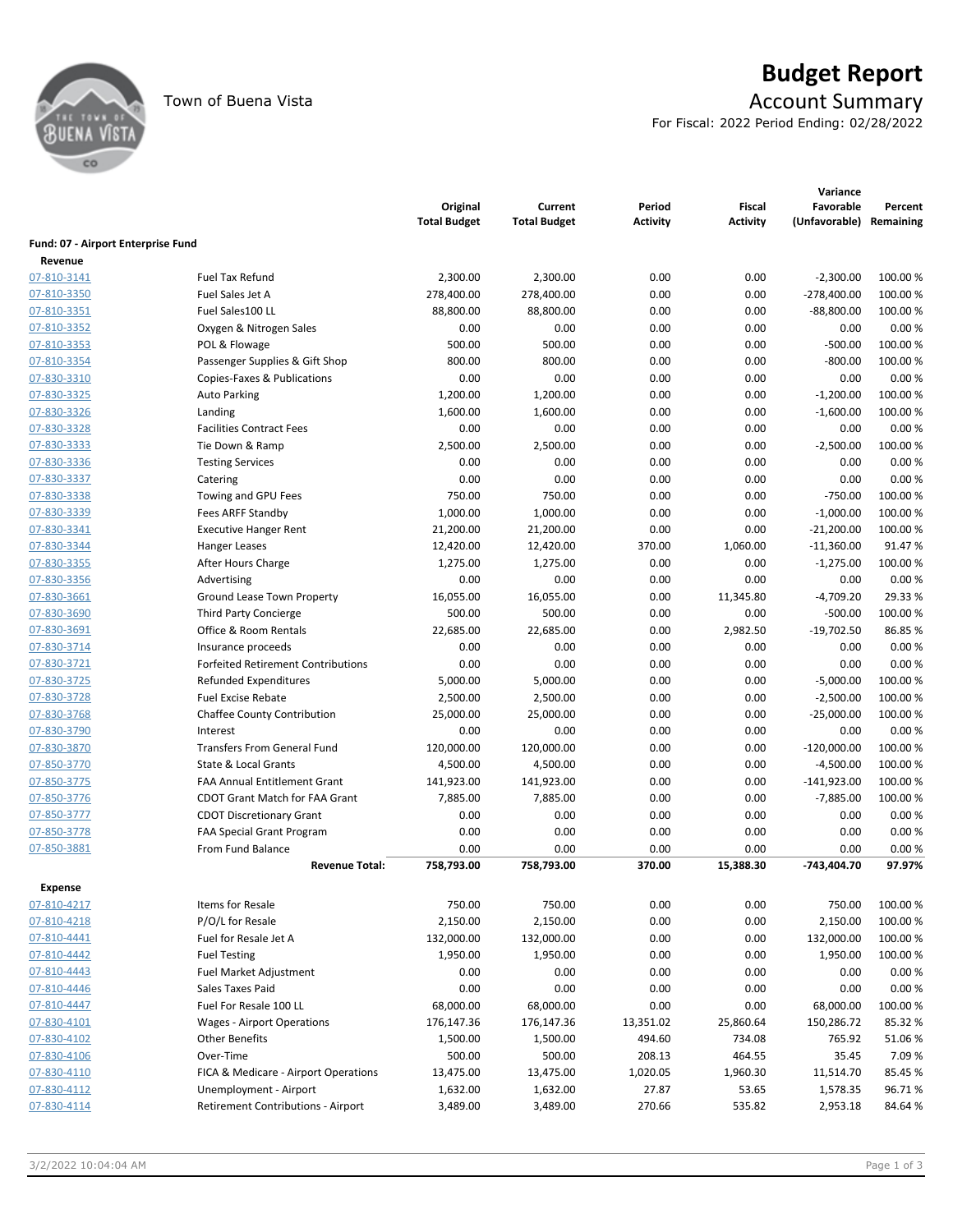### **Budget Report For Fiscal: 2022 Period Ending: 02/28/2022**

|             |                                                       | Original<br><b>Total Budget</b> | Current<br><b>Total Budget</b> | Period<br><b>Activity</b> | Fiscal<br><b>Activity</b> | Variance<br>Favorable<br>(Unfavorable) | Percent<br>Remaining |
|-------------|-------------------------------------------------------|---------------------------------|--------------------------------|---------------------------|---------------------------|----------------------------------------|----------------------|
| 07-830-4115 | <b>Accrued Leave - Airport Operations</b>             | 0.00                            | 0.00                           | 0.00                      | 0.00                      | 0.00                                   | 0.00%                |
| 07-830-4116 | Health & Life Insurance - Airport Ope                 | 33,037.44                       | 33,037.44                      | 2,756.03                  | 5,512.55                  | 27,524.89                              | 83.31%               |
| 07-830-4120 | Background Check - Airport                            | 0.00                            | 0.00                           | 0.00                      | 0.00                      | 0.00                                   | 0.00%                |
| 07-830-4140 | Workers Compensation - Airport Ope                    | 9,085.73                        | 9,085.73                       | 1,440.31                  | 1,440.31                  | 7,645.42                               | 84.15%               |
| 07-830-4205 | Postage & Shipping - Airport Operati                  | 75.00                           | 75.00                          | 0.00                      | 0.00                      | 75.00                                  | 100.00 %             |
| 07-830-4210 | <b>Complimentary Snacks &amp; Supplies</b>            | 750.00                          | 750.00                         | 0.00                      | 0.00                      | 750.00                                 | 100.00 %             |
| 07-830-4211 | Supplies/Cleaning & Toiletry - Airport                | 2,000.00                        | 2,000.00                       | 14.99                     | 14.99                     | 1,985.01                               | 99.25 %              |
| 07-830-4220 | Licenses & Permits - Airport                          | 1,545.00                        | 1,545.00                       | 0.00                      | 0.00                      | 1,545.00                               | 100.00%              |
| 07-830-4228 | Airfield Maintenance Supplies                         | 4,475.00                        | 4,475.00                       | 0.00                      | 0.00                      | 4,475.00                               | 100.00%              |
| 07-830-4229 | Fuel Isl, Fuel Trk & Tank Maintenance                 | 3,300.00                        | 3,300.00                       | 0.00                      | 0.00                      | 3,300.00                               | 100.00%              |
| 07-830-4231 | Fuel - Airport Vehicles                               | 2,500.00                        | 2,500.00                       | 125.44                    | 125.44                    | 2,374.56                               | 94.98%               |
| 07-830-4232 | Vehicle Maintenance & Repair - Airpo                  | 3,500.00                        | 3,500.00                       | 147.15                    | 147.15                    | 3,352.85                               | 95.80%               |
| 07-830-4233 | Equipment Repairs & Maintenance - A                   | 3,500.00                        | 3,500.00                       | 70.00                     | 140.00                    | 3,360.00                               | 96.00%               |
| 07-830-4275 | Uniforms - Airport                                    | 400.00                          | 400.00                         | 0.00                      | 0.00                      | 400.00                                 | 100.00%              |
| 07-830-4280 | Meetings & Food - Airport                             | 3,000.00                        | 3,000.00                       | 0.00                      | 0.00                      | 3,000.00                               | 100.00%              |
| 07-830-4290 | Office Supplies-Airport                               | 550.00                          | 550.00                         | 0.00                      | 0.00                      | 550.00                                 | 100.00 %             |
| 07-830-4336 | Third Party Expenditures                              | 5,000.00                        | 5,000.00                       | 0.00                      | 0.00                      | 5,000.00                               | 100.00%              |
| 07-830-4341 | Utilities - Airport                                   | 21,999.96                       | 21,999.96                      | 3,819.55                  | 4,019.45                  | 17,980.51                              | 81.73%               |
| 07-830-4345 | Telephone - Airport                                   | 3,639.96                        | 3,639.96                       | 388.78                    | 510.34                    | 3,129.62                               | 85.98%               |
| 07-830-4380 | PC / Liability Insurance - Airport                    | 7,500.00                        | 7,500.00                       | 0.00                      | 0.00                      | 7,500.00                               | 100.00%              |
| 07-830-4385 | Liability Insurance - Airport                         | 9,737.27                        | 9,737.27                       | 0.00                      | 4,075.30                  | 5,661.97                               | 58.15 %              |
| 07-830-4402 | Recording & Public Notices - Airport                  | 0.00                            | 0.00                           | 0.00                      | 0.00                      | 0.00                                   | 0.00%                |
| 07-830-4410 | Legal-Airport                                         | 1,500.00                        | 1,500.00                       | 0.00                      | 0.00                      | 1,500.00                               | 100.00%              |
| 07-830-4411 | Audit - Airport                                       | 4,400.00                        | 4,400.00                       | 0.00                      | 0.00                      | 4,400.00                               | 100.00%              |
| 07-830-4412 | Engineering - Airport                                 | 0.00                            | 0.00                           | 0.00                      | 0.00                      | 0.00                                   | 0.00%                |
| 07-830-4414 | IT & Subscriptions - Airport                          | 6,500.00                        | 6,500.00                       | 0.00                      | 0.00                      | 6,500.00                               | 100.00 %             |
| 07-830-4415 | Professional Fees-Outside Service - Ai                | 50.00                           | 50.00                          | 0.00                      | 0.00                      | 50.00                                  | 100.00%              |
| 07-830-4416 | Marketing & Printing - Airport                        | 1,500.00                        | 1,500.00                       | 40.00                     | 40.00                     | 1,460.00                               | 97.33%               |
| 07-830-4427 | Compliance                                            | 2,000.00                        | 2,000.00                       | 5.57                      | 5.57                      | 1,994.43                               | 99.72 %              |
| 07-830-4432 | Dues & Memberships - Airport                          | 700.00                          | 700.00                         | 0.00                      | 0.00                      | 700.00                                 | 100.00%              |
| 07-830-4435 | Building & Equipment Lease - Airport                  | 24,000.00                       | 24,000.00                      | 0.00                      | 0.00                      | 24,000.00                              | 100.00 %             |
| 07-830-4438 | <b>Weather Operations &amp; AWOS</b>                  | 5,000.00                        | 5,000.00                       | 6,061.00                  | 6,061.00                  | $-1,061.00$                            | $-21.22%$            |
| 07-830-4440 | Merchant Fees - Airport                               | 6,000.00                        | 6,000.00                       | 0.00                      | 0.00                      | 6,000.00                               | 100.00%              |
| 07-830-4444 | <b>Bad Debts</b>                                      | 0.00                            | 0.00                           | 0.00                      | 0.00                      | 0.00                                   | 0.00%                |
| 07-830-4480 | Travel & Training - Airport                           | 4,000.00                        | 4,000.00                       | 0.00                      | 0.00                      | 4,000.00                               | 100.00%              |
| 07-830-4514 | Furniture & Fixtures - Airport                        | 4,000.00                        | 4,000.00                       | 0.00                      | 0.00                      | 4,000.00                               | 100.00 %             |
| 07-830-4560 | Building Maintenance & Repairs - Air                  | 3,000.00                        | 3,000.00                       | 25.97                     | 25.97                     | 2,974.03                               | 99.13%               |
| 07-830-4564 | Hangar Maintanence & Repairs                          | 51,300.00                       | 51,300.00                      | 0.00                      | 0.00                      | 51,300.00                              | 100.00%              |
| 07-850-4801 | Depreciation - Airport                                | 0.00                            | 0.00                           | 0.00                      | 0.00                      | 0.00                                   | 0.00%                |
| 07-850-4802 | <b>Amortiztion Expense</b>                            | 0.00                            | 0.00                           | 0.00                      | 0.00                      | 0.00                                   | 0.00%                |
| 07-850-4803 | Runway Rehab & Maint - Airport                        | 0.00                            | 0.00                           | 2,734.27                  | 2,734.27                  | $-2,734.27$                            | 0.00%                |
| 07-850-4804 | Apron Rehab & Maint - Airport                         | 0.00                            | 0.00                           | 0.00                      | 0.00                      | 0.00                                   | 0.00%                |
| 07-850-4809 | Equipment Lease Purchase - Airport                    | 0.00                            | 0.00                           | 0.00                      | 0.00                      | 0.00                                   | 0.00%                |
| 07-850-4810 | Vehicle Purchase - Airport                            | 0.00                            | 0.00                           | 0.00                      | 0.00                      | 0.00                                   | 0.00%                |
| 07-850-4811 | Equipment Purchase - Airport                          | 5,000.00                        | 5,000.00                       | 0.00                      | 0.00                      | 5,000.00                               | 100.00%              |
| 07-850-4830 | Hangar Paving Maintenance - Airport                   | 7,000.00                        | 7,000.00                       | 0.00                      | 0.00                      | 7,000.00                               | 100.00%              |
| 07-850-4831 | Hanger Maint & Repairs - Airport                      | 0.00                            | 0.00                           | 0.00                      | 0.00                      | 0.00                                   | 0.00%                |
| 07-850-4832 | Airfield Security Fence - Airport                     | 0.00                            | 0.00                           | 0.00                      | 0.00                      | 0.00                                   | 0.00%                |
| 07-850-4835 | Building Maint & Repairs >\$5000 = Ai                 | 0.00                            | 0.00                           | 23,522.93                 | 23,522.93                 | -23,522.93                             | 0.00%                |
| 07-850-4870 | Fuel Tanks Inspection-Cleaning-Maint                  | 0.00                            | 0.00                           | 0.00                      | 0.00                      | 0.00                                   | 0.00%                |
| 07-850-4872 | <b>FAA Funded Improvements</b>                        | 157,692.00                      | 157,692.00                     | 0.00                      | 0.00                      | 157,692.00                             | 100.00%              |
| 07-850-4873 | <b>CDOT Funded Improvements</b>                       | 0.00                            | 0.00                           | 0.00                      | 0.00                      | 0.00                                   | 0.00%                |
| 07-850-4875 | Move Fuel Island/New Tanks                            | 0.00                            | 0.00                           | 0.00                      | 0.00                      | 0.00                                   | 0.00%                |
| 07-850-4876 | Fuel Farm Rehab<br><b>Expense Total:</b>              | 0.00<br>800,830.72              | 0.00<br>800,830.72             | 0.00<br>56,524.32         | 0.00<br>77,984.31         | 0.00<br>722,846.41                     | 0.00%<br>90.26%      |
|             |                                                       |                                 |                                |                           |                           |                                        |                      |
|             | Fund: 07 - Airport Enterprise Fund Surplus (Deficit): | -42,037.72                      | -42,037.72                     | $-56,154.32$              | -62,596.01                | $-20,558.29$                           | -48.90%              |
|             | <b>Report Surplus (Deficit):</b>                      | -42,037.72                      | -42,037.72                     | -56,154.32                | -62,596.01                | $-20,558.29$                           | -48.90%              |